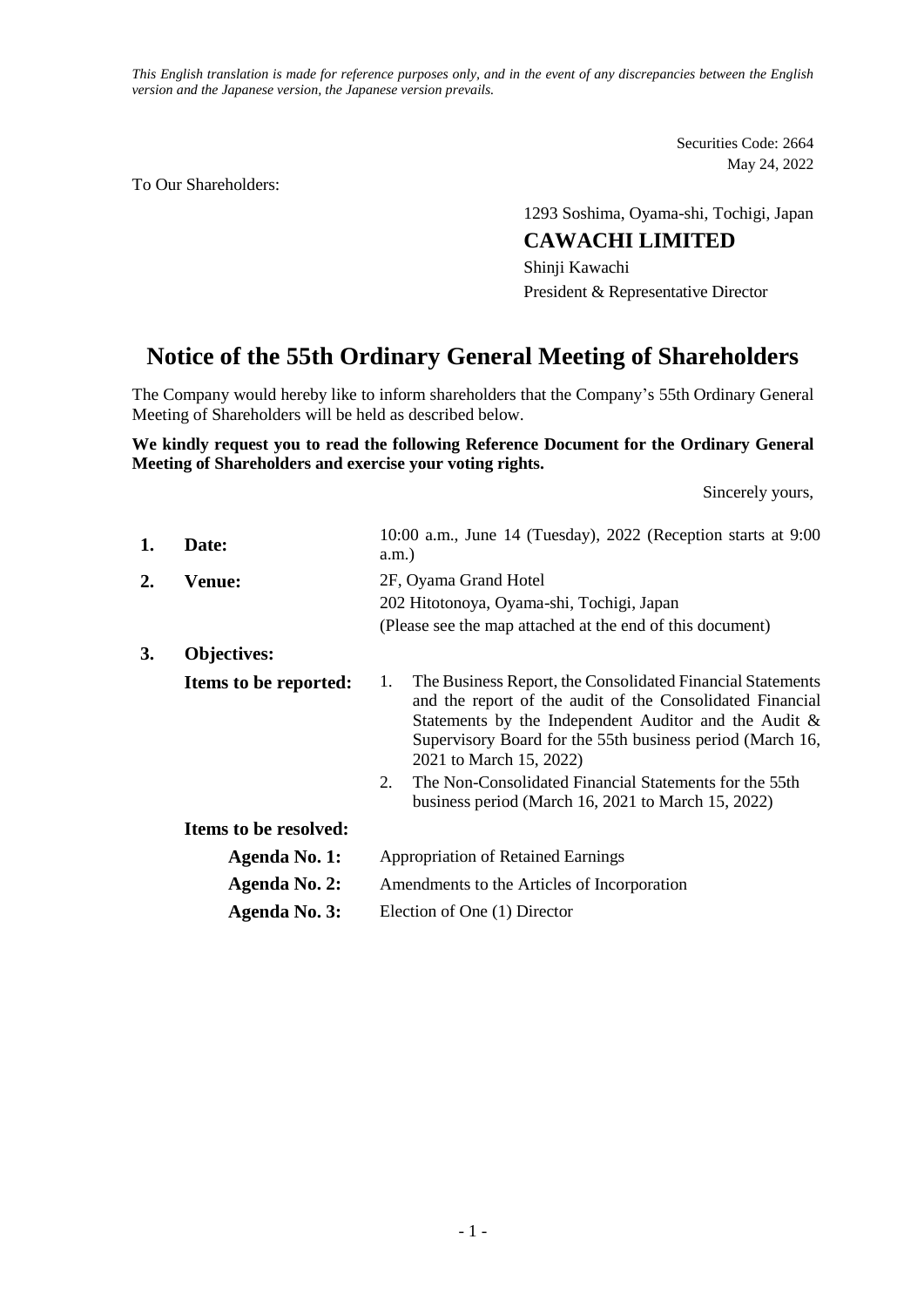When you attend the meeting, we kindly request that you submit the enclosed voting form to the receptionist at the venue.

Of the documents that are required to be submitted with this notice of convocation, the Notes to the Consolidated Financial Statements and the Notes to the Non-Consolidated Financial Statements are disclosed to shareholders via the Company's website (https://www.cawachi.co.jp/) in accordance with the law and the Company's Articles of Incorporation. The documents submitted with this notice of convocation are part of the Consolidated Financial Statements and the Non-Consolidated Financial Statements audited by the Independent Auditor and the Audit & Supervisory Board to prepare their respective audit reports.

If there are any revisions to the Reference Document for the Ordinary General Meeting of Shareholders, the Business Report and/or the Consolidated and the Non-Consolidated Financial Statements, such revisions will be listed on the Company's website

(URL: https://www.cawachi.co.jp/).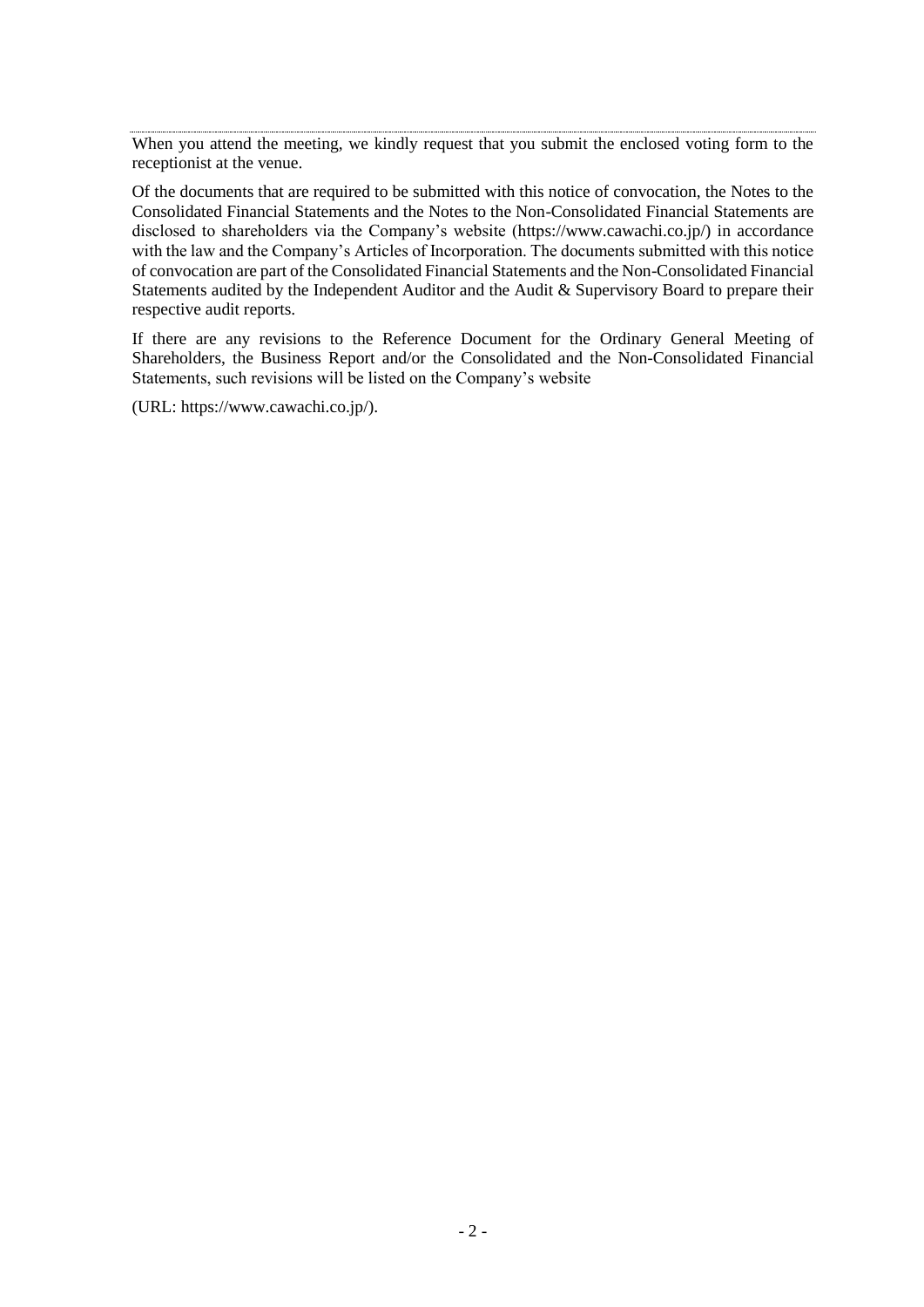## **Reference Document for the Ordinary General Meeting of Shareholders**

#### **Agenda No. 1: Appropriation of Retained Earnings**

The Company would like to appropriate retained earnings as follows.

1. Year-end Dividend

The Company recognizes that returning profit to shareholders is a top-priority management issue. Our basic policy calls for continuous and stable dividend payments, taking into account the future business prospects as well as the enhancement of internal reserves to ensure the stable growth of the Company.

The Company proposes to pay a year-end ordinary dividend of 50 yen per share, an increase of 5 yen per share from the previous period, at the end of the 55th business period.

1) Type in which dividends are paid

Cash payment

2) Allocation of dividends and total amount of dividends

The Company proposes to disburse 50 yen per common share of the Company.

Total: 1,116,084,900 yen

3) Effective date on which dividends are disbursed from retained earnings

The Company proposes to disburse the dividend on June 15, 2022.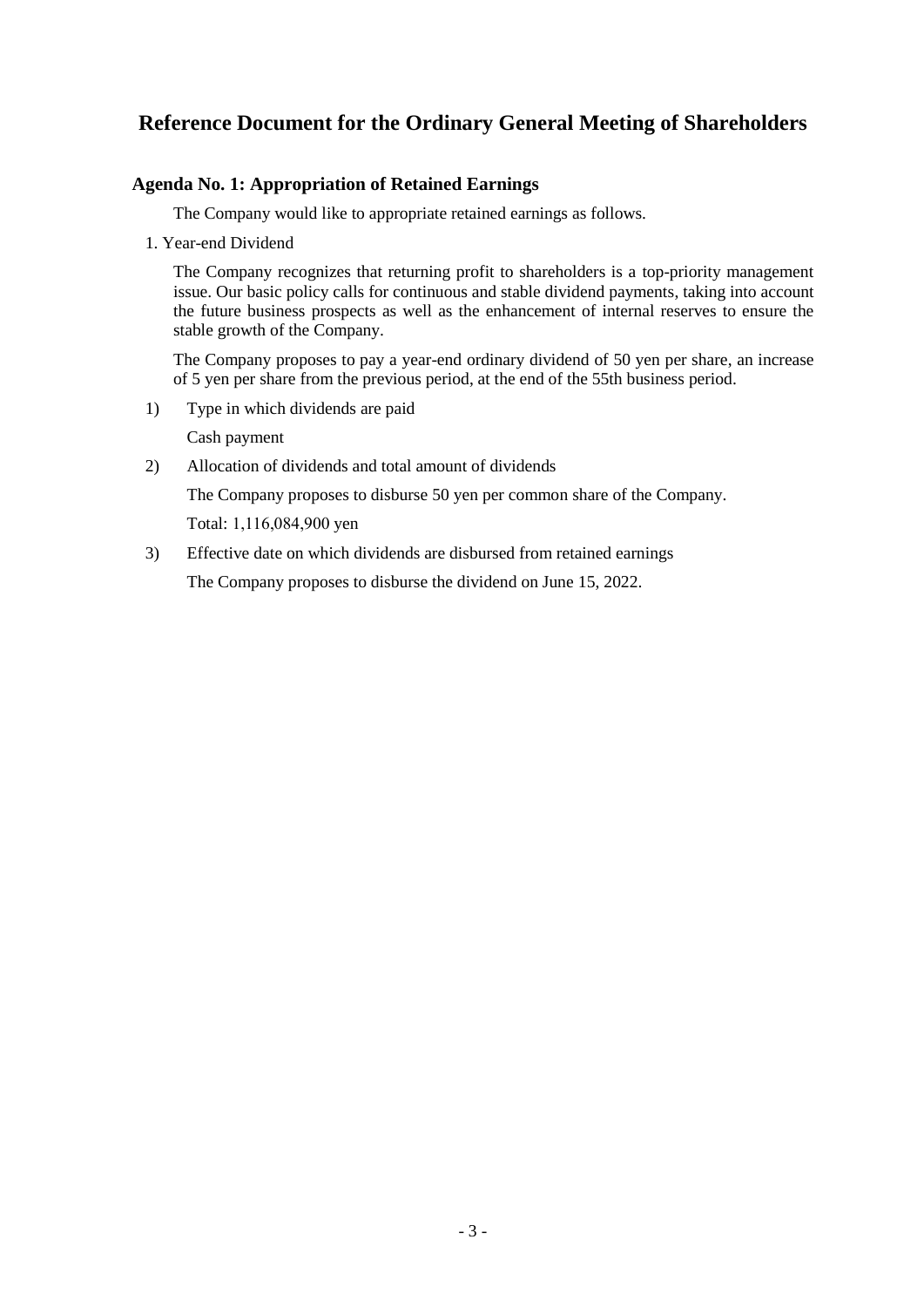#### **Agenda No. 2: Amendments to the Articles of Incorporation**

1. Reasons for the Proposal

- 1) The Company proposes to amend Purpose to reflect the current status of its business.
- 2) Since the revised provisions provided for in a proviso to Article 1 of the Supplementary Provisions of the Act Partially Amending the Companies Act (Act No. 70 of 2019) are to be enforced on September 1, 2022, the Company proposes to make the following changes to its Articles of Incorporation in preparation for the introduction of the system for providing informational materials for the general meeting of shareholders in electronic format.
- (i) The proposed amendment to Article 14, Paragraph 1 will stipulate that the Company shall take measures for providing information that constitutes the content of reference documents, etc. for general meetings of shareholders in electronic format.
- (ii) The proposed amendment to Article 14, Paragraph 2 will establish provisions to limit the scope of the items to be stated in the paper-based documents to be delivered to shareholders who requested the delivery of paper-based documents.
- (iii) Since the provisions for Article 14 of the current Articles of Incorporation (Disclosure of reference documents, etc. for general meetings of shareholders through the Internet and deemed information provision) will no longer be required, they will be deleted.
- (iv) Accompanying the aforementioned new establishment and deletion, a supplementary provision regarding the effective date, etc. will be established.

#### 2. Details of Proposed Amendments

Details of the proposed amendments are shown below:

|                                                | The underlined part represents proposed amendment. |  |  |  |
|------------------------------------------------|----------------------------------------------------|--|--|--|
| The Current Articles of Incorporation          | The Proposed Amendment                             |  |  |  |
| (Purpose)                                      | (Purpose)                                          |  |  |  |
| Article 2. The purpose of the Company is to    | Article 2. The purpose of the Company is to        |  |  |  |
| engage in the following businesses:            | engage in the following businesses:                |  |  |  |
| (Items omitted)<br>1 to 17                     | 1 to 17<br>(Unchanged)                             |  |  |  |
| 18 Mediation of specific health checkup and    | 18 Operation regarding specific health checkup     |  |  |  |
| specific health<br>guidance to medical         | and specific health guidance                       |  |  |  |
| institutions and implementation thereof        |                                                    |  |  |  |
| 19 to 24<br>(Items omitted)                    | 19 to 24<br>(Unchanged)                            |  |  |  |
|                                                |                                                    |  |  |  |
| (Disclosure of reference documents, etc. for   | (Deleted)                                          |  |  |  |
| general meetings of shareholders through the   |                                                    |  |  |  |
| Internet and deemed information provision)     |                                                    |  |  |  |
| Article 14. The Company may be deemed to       |                                                    |  |  |  |
| provided shareholders<br>with<br>the<br>have   |                                                    |  |  |  |
| information that should be written or          |                                                    |  |  |  |
| indicated in the reference documents for       |                                                    |  |  |  |
| general meetings of shareholders, business     |                                                    |  |  |  |
| non-consolidated<br>financial<br>reports,      |                                                    |  |  |  |
| consolidated<br>financial<br>and<br>statements |                                                    |  |  |  |
| statements by disclosing said information      |                                                    |  |  |  |
| through a method that uses the Internet in     |                                                    |  |  |  |
| accordance with the ordinance of the           |                                                    |  |  |  |
| Ministry of Justice when convening a           |                                                    |  |  |  |
| general meeting of shareholders.               |                                                    |  |  |  |

(The underlined part represents proposed amendment.)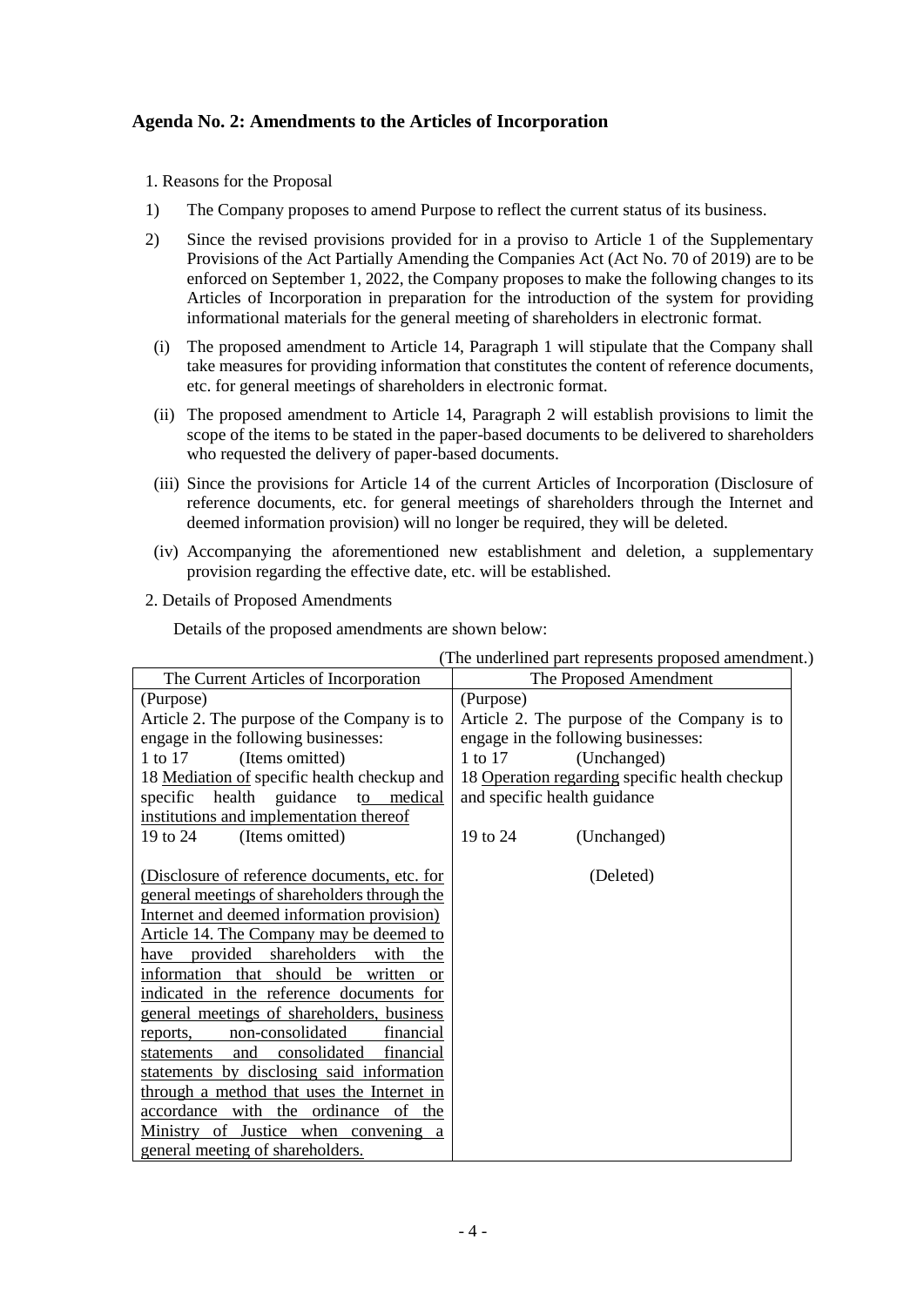| The Current Articles of Incorporation | The Proposed Amendment                                                                           |  |  |  |  |
|---------------------------------------|--------------------------------------------------------------------------------------------------|--|--|--|--|
| (Newly established)                   | (Measures for providing information in electronic                                                |  |  |  |  |
|                                       | format, etc.)                                                                                    |  |  |  |  |
|                                       | Article 14.                                                                                      |  |  |  |  |
|                                       | When the Company convenes a general meeting                                                      |  |  |  |  |
|                                       | of shareholders, it shall take measures for                                                      |  |  |  |  |
|                                       | providing information contained in reference                                                     |  |  |  |  |
|                                       | documents, etc. for general meetings of                                                          |  |  |  |  |
|                                       | shareholders, etc. in electronic format.                                                         |  |  |  |  |
|                                       | (ii). Among items for which the measures for                                                     |  |  |  |  |
|                                       | providing information in electronic format will                                                  |  |  |  |  |
|                                       | be taken, the Company may exclude all or some                                                    |  |  |  |  |
|                                       | of those items designated by the Ministry of<br>Justice Order from statements in the paper-based |  |  |  |  |
|                                       | documents to be delivered to shareholders who                                                    |  |  |  |  |
|                                       | requested the delivery of paper-based documents                                                  |  |  |  |  |
|                                       | by the record date of voting rights.                                                             |  |  |  |  |
|                                       |                                                                                                  |  |  |  |  |
| (Newly established)                   | (Supplementary Provisions)                                                                       |  |  |  |  |
|                                       | 1. The deletion of Article 14 (Disclosure of                                                     |  |  |  |  |
|                                       | reference documents, etc. for general meetings of                                                |  |  |  |  |
|                                       | shareholders through the Internet and deemed                                                     |  |  |  |  |
|                                       | information provision) of the current Articles of                                                |  |  |  |  |
|                                       | Incorporation and the establishment of the                                                       |  |  |  |  |
|                                       | proposed amendment of Article 14 (Measures for                                                   |  |  |  |  |
|                                       | providing information in electronic format,                                                      |  |  |  |  |
|                                       | etc.) shall be effective from September 1, 2022,                                                 |  |  |  |  |
|                                       | the date of enforcement of the revised provisions                                                |  |  |  |  |
|                                       | provided for in the proviso to Article 1 of the                                                  |  |  |  |  |
|                                       | Supplementary Provisions of the Act Partially                                                    |  |  |  |  |
|                                       | Amending the Companies Act (Act No. 70 of<br>2019) (hereinafter referred to as the "Date of      |  |  |  |  |
|                                       | Enforcement").                                                                                   |  |  |  |  |
|                                       | 2. Notwithstanding the provision of the preceding                                                |  |  |  |  |
|                                       | paragraph, Article 14 of the current Articles of                                                 |  |  |  |  |
|                                       | Incorporation shall remain in force regarding any                                                |  |  |  |  |
|                                       | general meeting of shareholders held on a date                                                   |  |  |  |  |
|                                       | within six (6) months from the Date of                                                           |  |  |  |  |
|                                       | Enforcement.                                                                                     |  |  |  |  |
|                                       | 3. This Supplementary Provision shall be deleted                                                 |  |  |  |  |
|                                       | on the date when six (6) months have elapsed                                                     |  |  |  |  |
|                                       | from the Date of Enforcement or three (3) months                                                 |  |  |  |  |
|                                       | have elapsed from the date of the general meeting                                                |  |  |  |  |
|                                       | of shareholders in the preceding paragraph,                                                      |  |  |  |  |
|                                       | whichever is later.                                                                              |  |  |  |  |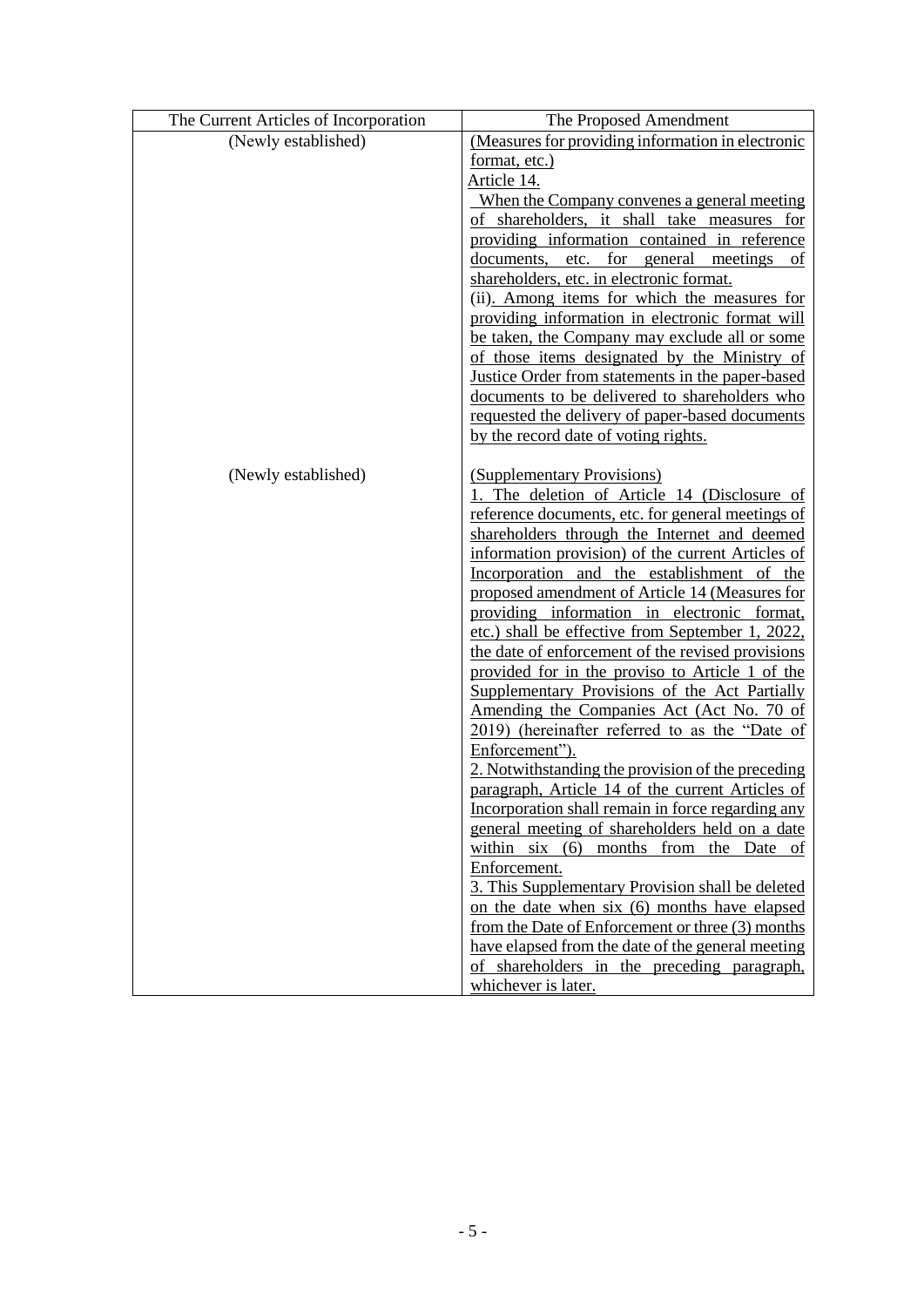#### **Agenda No. 3: Election of One (1) Director**

Since Ms. Ikuko Akamatsu will resign her post as outside Director at the conclusion of the Ordinary General Meeting of Shareholders, the Company requests the election of one (1) outside Director. The terms of Director who will be elected will also expire at the expiration of terms of other incumbent Directors.

The candidate for Director is as follows.

| Name                                                                                                                                                                                                                                                 | Brief profile                                                                   |                                          | Number of the |  |                                                                                   |                                                                         |  |  |  |
|------------------------------------------------------------------------------------------------------------------------------------------------------------------------------------------------------------------------------------------------------|---------------------------------------------------------------------------------|------------------------------------------|---------------|--|-----------------------------------------------------------------------------------|-------------------------------------------------------------------------|--|--|--|
| (Date of birth)                                                                                                                                                                                                                                      | Position and responsibility at the Company, and significant                     | Company's shares                         |               |  |                                                                                   |                                                                         |  |  |  |
|                                                                                                                                                                                                                                                      |                                                                                 | owned                                    |               |  |                                                                                   |                                                                         |  |  |  |
|                                                                                                                                                                                                                                                      | May 1995                                                                        | Joined Microsoft Corporation             |               |  |                                                                                   |                                                                         |  |  |  |
|                                                                                                                                                                                                                                                      | November 2004                                                                   | Representative Director of Quality Life  |               |  |                                                                                   |                                                                         |  |  |  |
|                                                                                                                                                                                                                                                      |                                                                                 | Solutions Co., Ltd.                      |               |  |                                                                                   |                                                                         |  |  |  |
|                                                                                                                                                                                                                                                      | January 2012                                                                    | Joined Google Japan K.K. (Predecessor    |               |  |                                                                                   |                                                                         |  |  |  |
|                                                                                                                                                                                                                                                      |                                                                                 | of Google Japan G.K.)                    |               |  |                                                                                   |                                                                         |  |  |  |
|                                                                                                                                                                                                                                                      |                                                                                 | <b>Operations Lead</b>                   |               |  |                                                                                   |                                                                         |  |  |  |
|                                                                                                                                                                                                                                                      | August 2014                                                                     | Social Media Division, OPT, Inc.         |               |  |                                                                                   |                                                                         |  |  |  |
|                                                                                                                                                                                                                                                      | October 2015                                                                    | Chief of Snapmart Business Division,     |               |  |                                                                                   |                                                                         |  |  |  |
|                                                                                                                                                                                                                                                      |                                                                                 | OPT Incubate Inc.                        |               |  |                                                                                   |                                                                         |  |  |  |
|                                                                                                                                                                                                                                                      | August 2016                                                                     | Representative Director of Snapmart Inc. |               |  |                                                                                   |                                                                         |  |  |  |
|                                                                                                                                                                                                                                                      | April 2019                                                                      | Director/ Manager of Marketing Strategy, |               |  |                                                                                   |                                                                         |  |  |  |
| Miho Eto                                                                                                                                                                                                                                             |                                                                                 | Tochigi Soccer Club Co., Ltd.            |               |  |                                                                                   |                                                                         |  |  |  |
| (July 24,                                                                                                                                                                                                                                            | <b>June 2021</b>                                                                | Outside Director of Remixpoint, inc.     |               |  |                                                                                   |                                                                         |  |  |  |
| 1972)                                                                                                                                                                                                                                                |                                                                                 | (Audit & Supervisory Committee           |               |  |                                                                                   |                                                                         |  |  |  |
| Newly                                                                                                                                                                                                                                                |                                                                                 | Member, current position)                |               |  |                                                                                   |                                                                         |  |  |  |
| Appointed                                                                                                                                                                                                                                            | May 2022                                                                        | Marketing Manager, Nankatsu SC Co.,      |               |  |                                                                                   |                                                                         |  |  |  |
| [Outside                                                                                                                                                                                                                                             |                                                                                 | Ltd. (current position)                  |               |  |                                                                                   |                                                                         |  |  |  |
| Director]                                                                                                                                                                                                                                            | [Significant concurrent positions]                                              |                                          |               |  |                                                                                   |                                                                         |  |  |  |
| [Independent                                                                                                                                                                                                                                         |                                                                                 | Outside Director of Remixpoint, inc.     |               |  |                                                                                   |                                                                         |  |  |  |
| Officer]                                                                                                                                                                                                                                             |                                                                                 |                                          |               |  |                                                                                   |                                                                         |  |  |  |
| [Reasons for nominating the candidate and an outline of expected roles to fulfill]<br>Ms. Miho Eto has considerable experience in the area of corporate management,<br>etc. in the IT and marketing industries. Based on her experience and insights |                                                                                 |                                          |               |  |                                                                                   |                                                                         |  |  |  |
|                                                                                                                                                                                                                                                      |                                                                                 |                                          |               |  | nurtured through the course of establishing a business, IT-driven monetization of |                                                                         |  |  |  |
|                                                                                                                                                                                                                                                      |                                                                                 |                                          |               |  |                                                                                   | business and improving work efficiency, the Company deems that she will |  |  |  |
|                                                                                                                                                                                                                                                      | provide appropriate advice for the Company's utilization of IT and DX promotion |                                          |               |  |                                                                                   |                                                                         |  |  |  |
|                                                                                                                                                                                                                                                      | from a professional perspective. If she is elected as Outside Director, the     |                                          |               |  |                                                                                   |                                                                         |  |  |  |
| Company plans to involve her in selecting candidates for board members of the                                                                                                                                                                        |                                                                                 |                                          |               |  |                                                                                   |                                                                         |  |  |  |
|                                                                                                                                                                                                                                                      | Company, determining director remuneration and performing other tasks from an   |                                          |               |  |                                                                                   |                                                                         |  |  |  |
|                                                                                                                                                                                                                                                      | objective and neutral position, as a member of the Nomination Committee and     |                                          |               |  |                                                                                   |                                                                         |  |  |  |
|                                                                                                                                                                                                                                                      | the Compensation Committee.                                                     |                                          |               |  |                                                                                   |                                                                         |  |  |  |

Notes:

- 1. There are no special conflicts of interest between the candidate and the Company.
- 2. Ms. Miho Eto is the candidate for Outside Director.
- 3. Ms. Eto satisfies the requirements for an independent officer as provided for by the Tokyo Stock Exchange, Inc. If her election is approved, the Company plans to submit notification to the aforementioned exchange concerning her designation as an independent officer.
- 4. If Ms. Eto's election is approved, pursuant to the provisions of Article 427, Paragraph 1 of the Companies Act, the Company plans to enter into an agreement with her to limit her liability for damages under Article 423, Paragraph 1 of the Companies Act. The maximum amount of liability for damages under this agreement is the minimum amount provided for under Article 425, Paragraph 1 of the Act.
- 5. The Company has concluded directors and officers liability insurance with an insurance company, as provided by the provisions of Article 430-3, Paragraph 1 of the Companies Act. The scope of the insured of the said insurance covers Director, Audit & Supervisory Board Member, Executive Officer, and officer